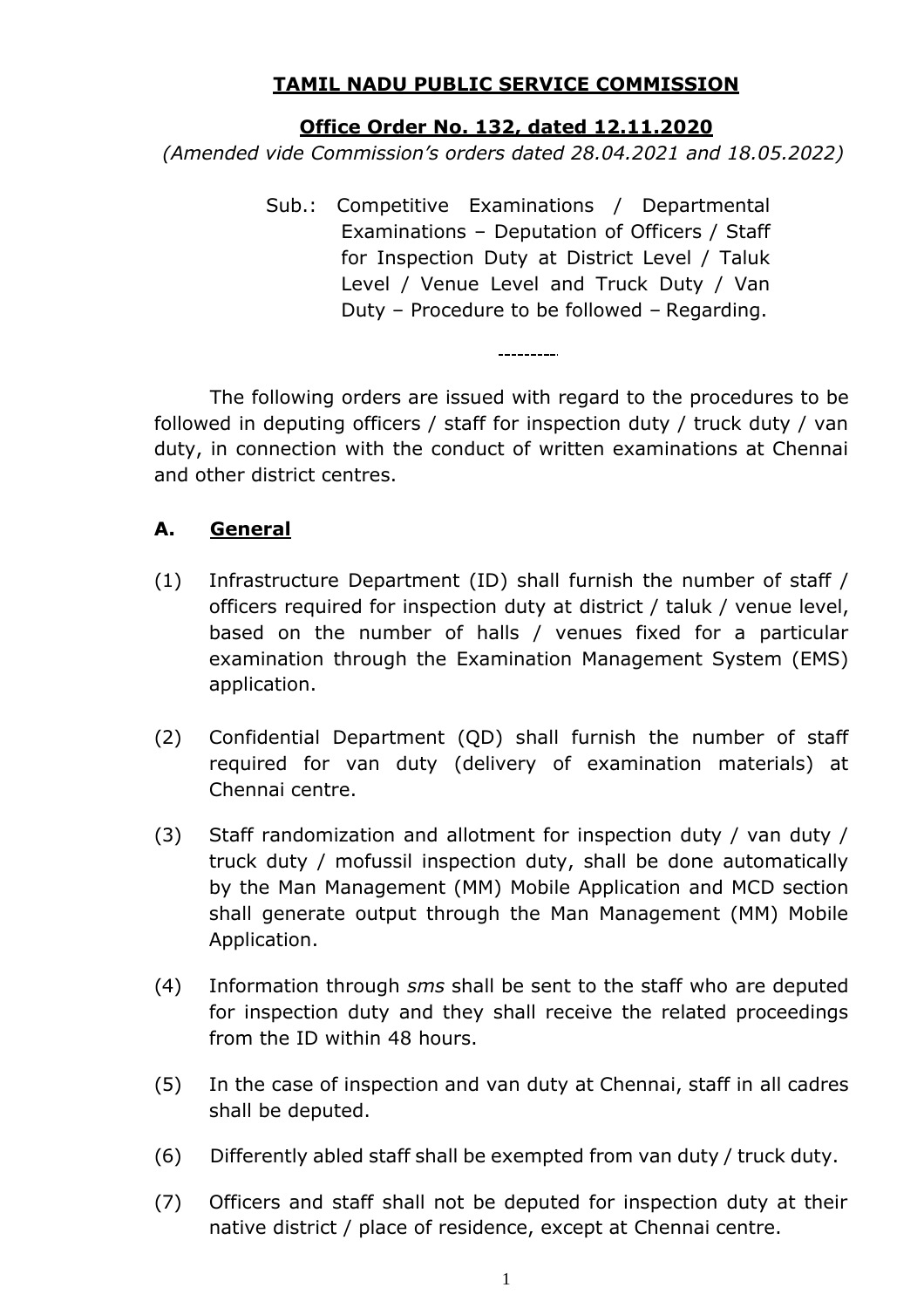- (8) Male staff in the cadre of Assistant Section Officer, Assistant Section Officer-cum-Programmer / Assistant / Typist or their equivalent, shall be deputed for truck duty. Once deputed for truck duty, the staff shall not be deputed again for truck duty until all other male staff in the said cadres have been deputed for truck duty in their turn.
- (9) Staff who have not completed a minimum of two years of service in the Commission's office, shall be deputed for duty under the supervision of a senior staff of the Commission's office.
- (10) No exemption shall be permitted after finalization of the list of staff for inspection duty / van duty / truck duty. Staff who require exemption shall apply to the Controller of Examinations, at least seven days prior to the examination.
- (11) Exemption of staff from inspection duty / van duty / truck duty, shall be at the discretion of the Controller of Examinations.
- (12) Staff assigned with special tasks by the Controller of Examinations / Secretary, shall be exempted from inspection duty / van duty / truck duty.
- (13) The staff in the reserve list shall automatically be deputed for inspection duty in the place of the staff exempted by the Controller of Examinations / Secretary, as the case may be.

# **B. For Major Examinations**

- (1) Women staff shall be deputed for inspection duty and van duty at Chennai centre.
- (2) Women staff in the cadre of Deputy Secretary / Under Secretary, shall also be deputed to districts nearby Chennai for inspection.
- (3) Deputy Secretaries / Under Secretaries available at Chennai shall make a surprise inspection of examination halls on the day prior to the day of examination and on the day of examination.
- (4) In mofussil centres, the Under Secretary / Section Officer shall be in charge of monitoring the examination proceedings. The required number of Section Officers / Assistant Section Officers / Assistant Section Officer-cum-Programmers / Assistants / Typists shall be deployed at taluk levels.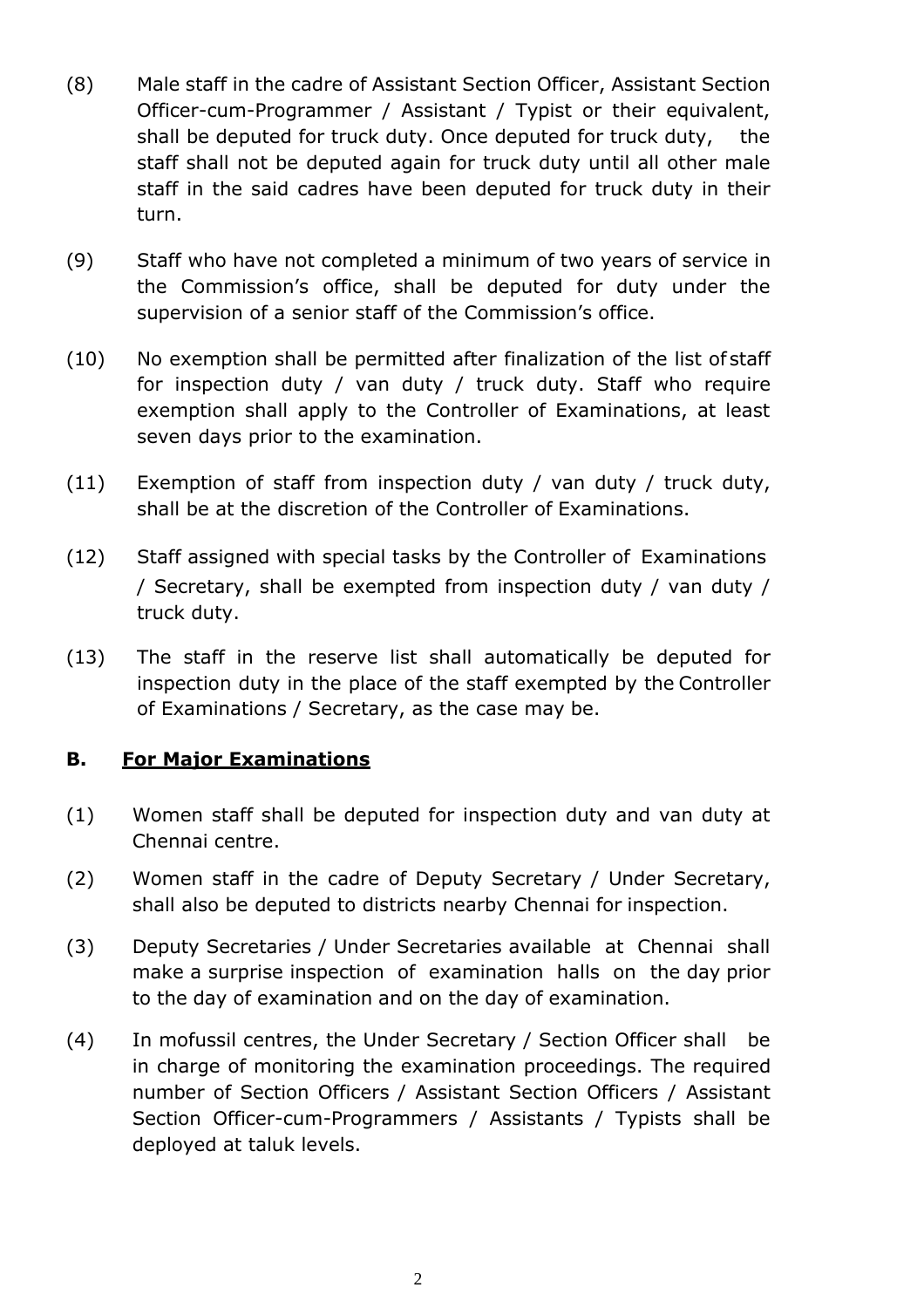- (5) If sufficient number of staff are not available for taluk level inspection, the Tahsildar concerned shall be in charge.He/she shall perform the duty normally assigned to the Commission's staff at the taluk level.
- (6) For venue level inspection, staff of various departments shall be deputed by the District Collectors concerned, including at Chennai. Such staff shall perform inspection duty at the venue level.
- (7) The staff / officer in charge of the district, shall monitor and coordinate with the taluk level inspection staff of the Commission, District Chief Co-ordinator (District Collector), Co-ordinators (DRO / PAG / RDO / Tahsildars) and the Monitoring Committee at Chennai. He shall be responsible for loading of examination materials at the District Treasury and handing over the same at the Commission's office.
- (8) The district level inspection staff shall travel in the escort vehicle along with the chartered vehicle from the district to Chennai.
- (9) The staff deputed for truck duty from the starting point (first district) shall travel in the chartered truck along with the armed police.
- (10) Once a staff is deputed to a particular centre (district) he shall not be deputed to the same centre again until he is deputed to all other districts by turn.

#### **C. For Other Examinations**

- (1) Women staff shall be deputed for inspection duty and van duty at Chennai centre.
- (2) Male staff shall be deputed for inspection duty at mofussil centres.
- (3) Staff in the cadre of Section Officers / Assistant Section Officers / Assistant Section Officer-cum-Programmers / Assistants / Typists shall be deputed for venue level inspection.
- (4) Since the number of centres are limited, staff shall not be deputed to the same centre again, until all staff in the staff list have been deputed in their turn.
- (5) The staff / officer in charge of a district shall monitor and coordinate with the taluk level inspection staff of the Commission, District Chief Co-Ordinator (District Collector), Co-Ordinators (DRO / PAG / RDO / Tahsildars) and the monitoring committee at Chennai. He shall be